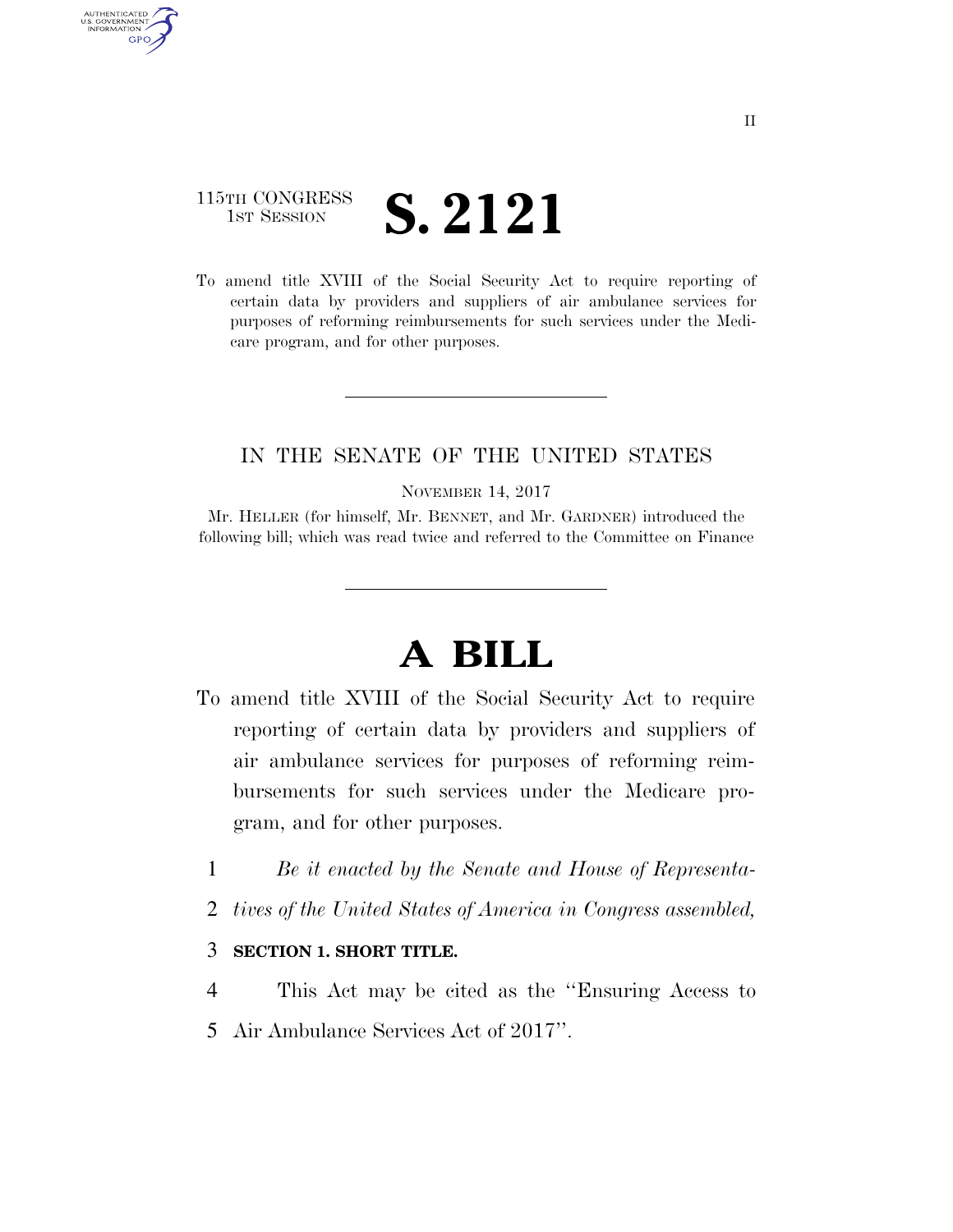| 1              | SEC. 2. AIR AMBULANCE DATA REPORTING PROGRAM AND      |
|----------------|-------------------------------------------------------|
| $\overline{2}$ | VALUE-BASED PURCHASING PROGRAM.                       |
| 3              | Section 1834(l) of the Social Security Act (42 U.S.C. |
| 4              | $1395m(l)$ is amended—                                |
| 5              | $(1)$ in paragraph $(3)(B)$ , by striking "subpara-   |
| 6              | graph $(C)$ " and inserting "subparagraph $(C)$ and   |
| $\tau$         | paragraphs $(17)$ and $(20)$ ";                       |
| 8              | (2) in paragraph $(3)(C)$ , by inserting "(other      |
| 9              | than 2018)" after "each subsequent year"; and         |
| 10             | (3) by adding at the end the following new            |
| 11             | paragraphs:                                           |
| 12             | "(17) AIR AMBULANCE DATA REPORTING PRO-               |
| 13             | GRAM.-                                                |
| 14             | "(A) SUBMISSION OF COST DATA.-With                    |
| 15             | respect to 2019 and each subsequent year, each        |
| 16             | supplier or provider of air ambulance services        |
| 17             | shall submit to the Secretary data specified          |
| 18             | under subparagraph (B) for air ambulance              |
| 19             | services furnished by such provider or supplier       |
| 20             | during such year. Such data shall be submitted        |
| 21             | in a form and manner, and on an annual basis,         |
| 22             | as specified by the Secretary for purposes of         |
| 23             | this subparagraph.                                    |
| 24             | "(B) COST DATA.—For purposes of report-               |
| 25             | ing data for air ambulance services furnished         |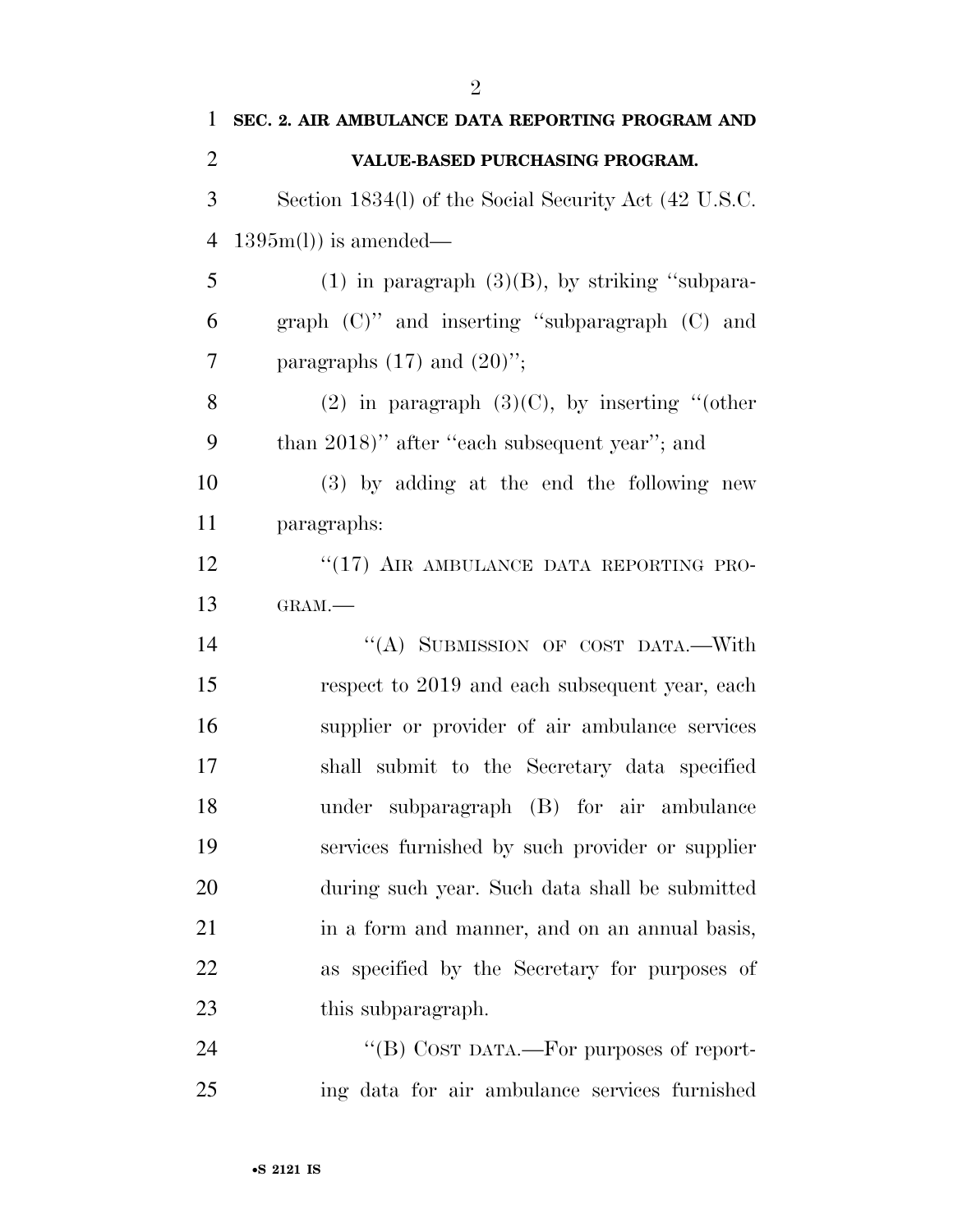| $\mathbf{1}$   | during a year, the data described in this sub- |
|----------------|------------------------------------------------|
| $\overline{2}$ | paragraph are cost data on the following:      |
| 3              | "(i) Maintenance of aircrafts.                 |
| $\overline{4}$ | "(ii) Medical supplies and equipment.          |
| 5              | $``$ (iii) Fuel.                               |
| 6              | "(iv) Employee expenses.                       |
| 7              | $f'(v)$ Recurring training relating to         |
| 8              | aviation, maintenance, communication, and      |
| 9              | clinical.                                      |
| 10             | "(vi) Rent and utilities.                      |
| 11             | "(vii) Communications.                         |
| 12             | "(viii) Travel.                                |
| 13             | "(ix) Hull and aviation liability insur-       |
| 14             | ance, life insurance, and professional mal-    |
| 15             | practice insurance.                            |
| 16             | $f(x)$ Marketing.                              |
| 17             | " $(xi)$ Supplies and equipment.               |
| 18             | "(xii) Overhead support.                       |
| 19             | "(xiii) Aircraft ownership expenses.           |
| 20             | "(xiv) Depreciation.                           |
| 21             | "(xv) Safety enhancement capital               |
| 22             | costs.                                         |
| 23             | "(xvi) Safety enhancement recurring            |
| 24             | costs.                                         |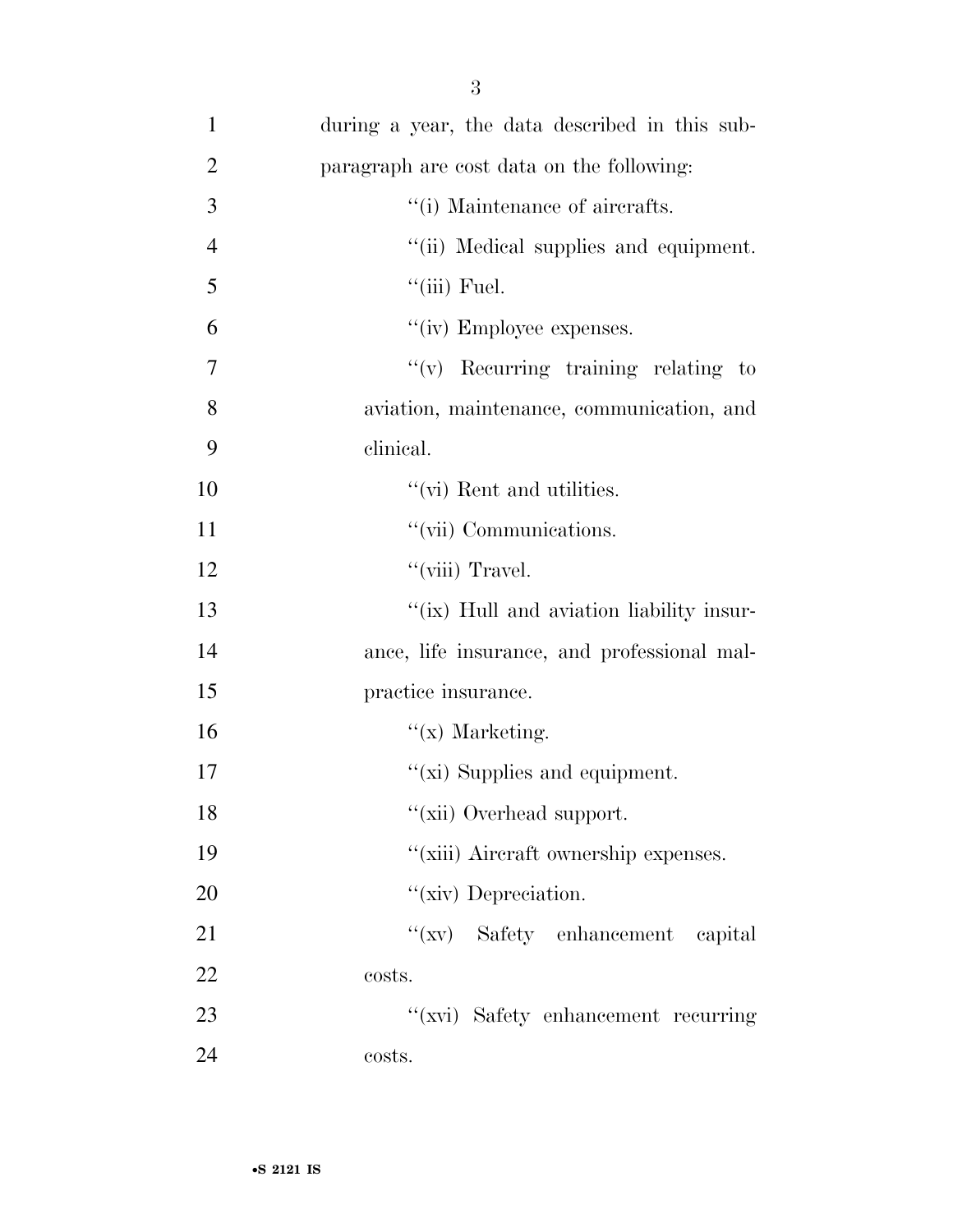1 "'(C) CONSULTATION RELATING TO COST REPORTS.—For purposes of this paragraph, the Secretary shall consult with suppliers and pro- viders of air ambulance services to develop a cost reporting instrument and further define the data specified under subparagraph (B) through instructions. 8 "(D) SUBMISSION OF QUALITY DATA.

 With respect to 2020 and each subsequent year, each supplier or provider of air ambulance serv- ices shall submit to the Secretary data specified under subparagraph (E) for air ambulance services furnished by such supplier or provider during such year. Such data shall be submitted in a form and manner, and on an annual basis, as specified by the Secretary for purposes of 17 this subparagraph.

18 "(E) QUALITY DATA.—For purposes of re- porting data for air ambulance services fur- nished during a year, the data described in this subparagraph are quality data on the following measures:

23  $\frac{1}{1}$  Mechanical ventilator use in pa-24 tients with advanced airways.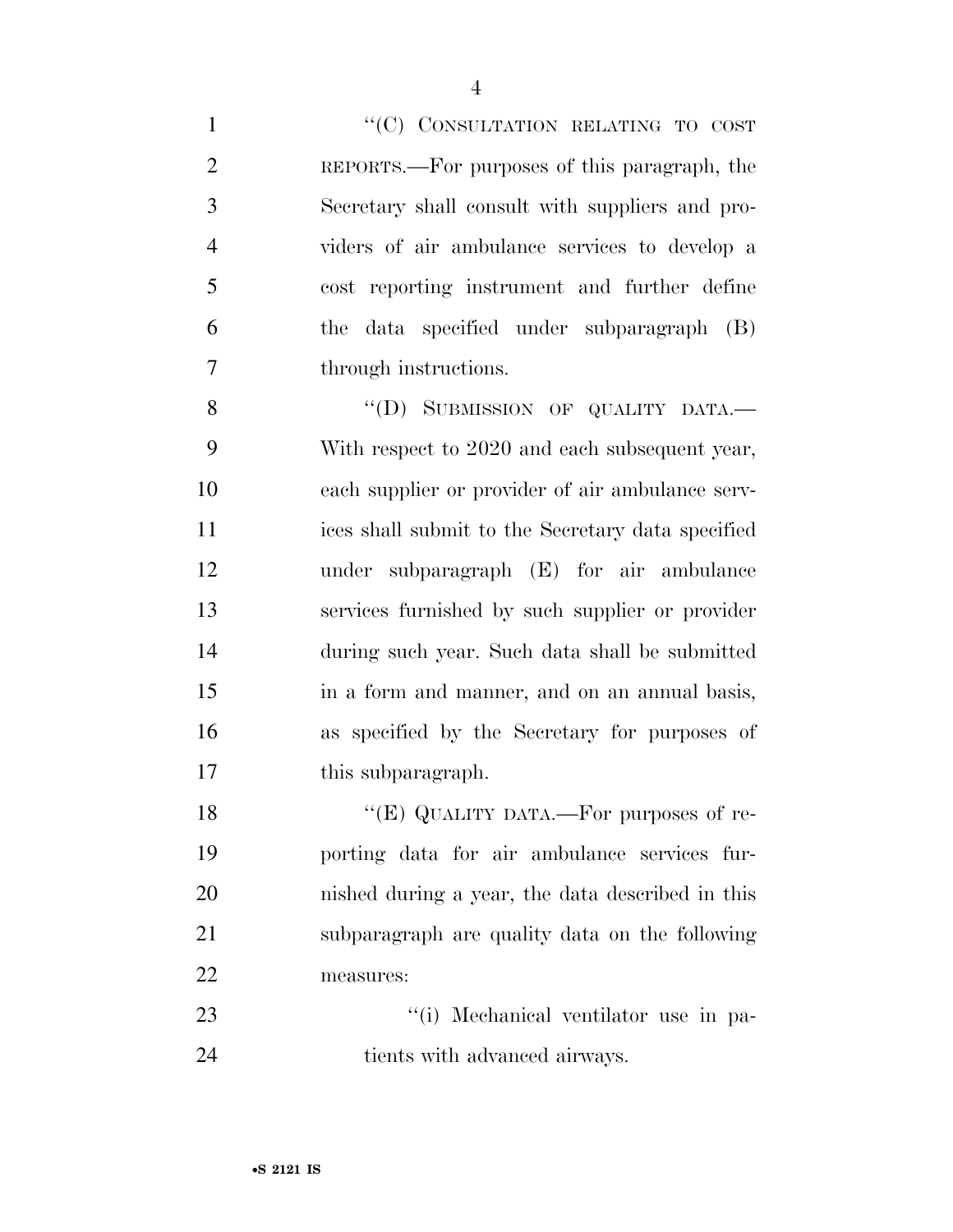| $\mathbf{1}$   | "(ii) Interpretation of 12-lead electro-          |
|----------------|---------------------------------------------------|
| $\overline{2}$ | cardiogram documented on patient care             |
| 3              | record for those transported with primary         |
| $\overline{4}$ | cardiac diagnoses.                                |
| 5              | "(iii) Continuous waveform capnogra-              |
| 6              | phy for mechanically ventilated patients.         |
| $\overline{7}$ | "(iv) Advanced airway established                 |
| 8              | without newly developed hypoxia or hypo-          |
| 9              | tension.                                          |
| 10             | $\lq\lq$ Tracheal intubation verified with        |
| 11             | capnography and direct visualization, chest       |
| 12             | radiograph, or symmetric breath sounds.           |
| 13             | "(F) CONSEQUENCE FOR NOT REPORTING                |
| 14             | QUALITY<br><b>DATA</b><br>FOR VALUE-BASED<br>PUR- |
| 15             | CHASING.                                          |
| 16             | "(i) IN GENERAL.—With respect to                  |
| 17             | ambulance services furnished by a provider        |
| 18             | or supplier of air ambulance services dur-        |
| 19             | ing a payment year (beginning with 2024),         |
| <b>20</b>      | if such provider or supplier does not sub-        |
| 21             | mit to the Secretary data specified under         |
| 22             | subparagraph $(E)$ for the performance pe-        |
| 23             | riod for such year (as defined in paragraph       |
| 24             | $(20)(F)$ , the Secretary shall provide for a     |
| 25             | percent reduction of 10 percent to the per-       |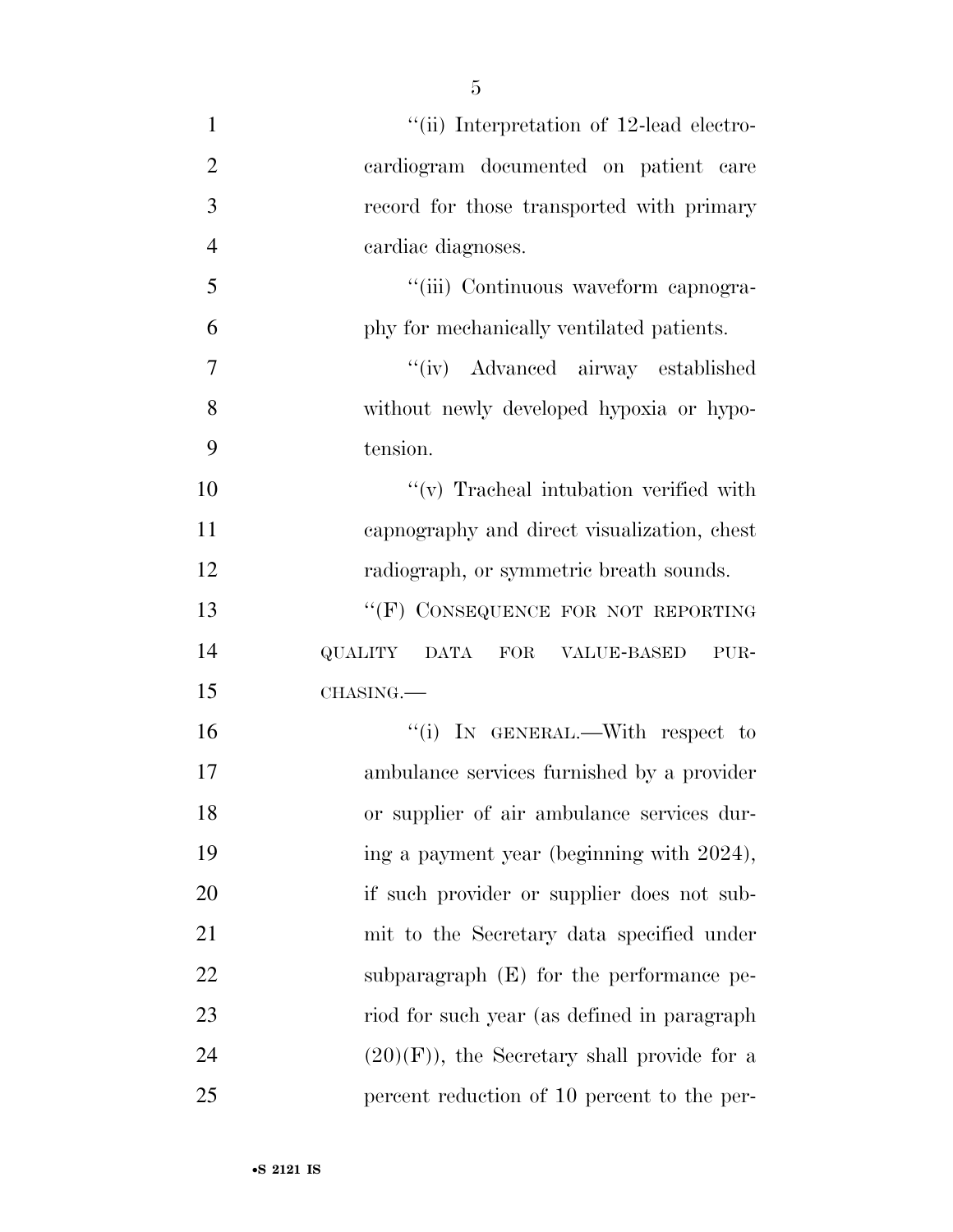centage increase determined under para-2 graph (3)(B), after application of para- $3 \qquad \qquad \text{graphs} \quad (3)(C) \text{ and } (19) \text{ for such payment}$ year.

| $\overline{5}$ | "(ii) APPLICATION.—The reduction            |
|----------------|---------------------------------------------|
| 6              | under clause (i) shall apply only with re-  |
| -7             | spect to the year involved and the Sec-     |
| 8              | retary shall not take into account such in- |
| -9             | crease in computing the payment amount      |
| 10             | under the fee schedule under this sub-      |
| 11             | section for a subsequent year.              |

12 "(iii) DISTRIBUTION.—For purposes 13 of paragraph  $(20)(D)(iii)(III)$ , of the total amount of reductions pursuant to clause (i) for a payment year—

 $\text{``(I)}$  50 percent of such reduc- tions shall be made available for pur- poses of performance payments under paragraph (20) for such payment year; and

 $\text{``(II)}\,50$  percent shall be trans- ferred to the Federal Hospital Insur- ance Trust Fund under section 1817. 24 ''(G) DATA DISCLOSURES.—The Secretary shall provide, with respect to data submitted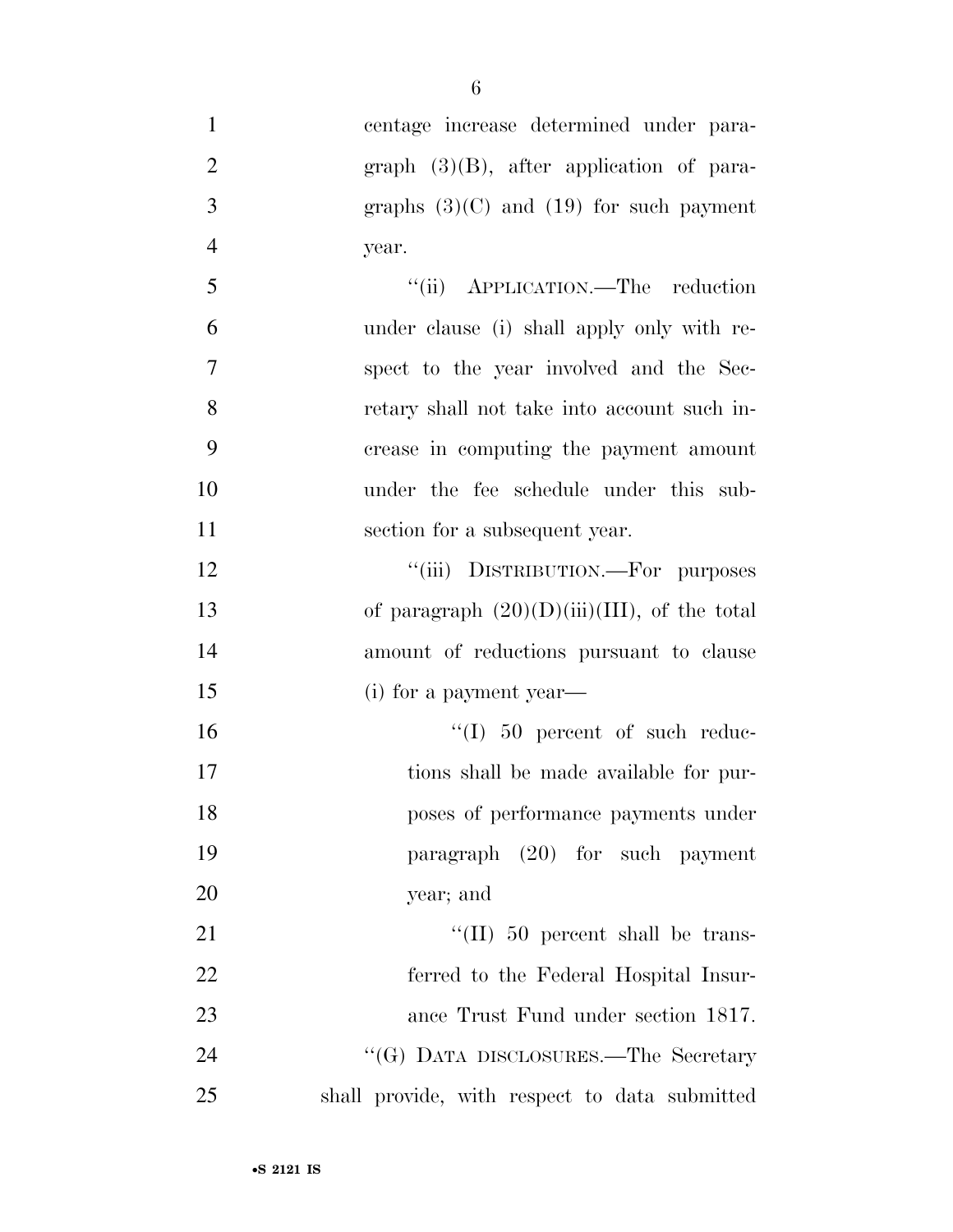| $\mathbf{1}$   | under subparagraph (D) by a supplier or pro-  |
|----------------|-----------------------------------------------|
| $\overline{2}$ | vider of air ambulance services—              |
| 3              | "(i) with respect to $2020$ , on a con-       |
| $\overline{4}$ | fidential basis to such supplier or provider, |
| 5              | information with respect to such data and     |
| 6              | year, including a comparison of the results   |
| 7              | of such data submitted by such supplier or    |
| 8              | provider to the national average, with re-    |
| 9              | spect to such data reported; and              |
| 10             | "(ii) with respect to a subsequent            |
| 11             | year, for the public disclosure of such in-   |
| 12             | formation with respect to such subsequent     |
| 13             | year, including the comparison described in   |
| 14             | clause (i) of such data with respect to such  |
| 15             | subsequent year.                              |
| 16             | $``$ (H) REPORTS.—                            |
| 17             | "(i) BY SECRETARY.—Not later than             |
| 18             | July 1, 2021, subject to clause (iii), the    |
| 19             | Secretary shall submit to Congress a re-      |
| 20             | port on the data described in subpara-        |
| 21             | graphs $(B)$ and $(E)$ submitted to the Sec-  |
| 22             | retary.                                       |
| 23             | "(ii) BY COMPTROLLER GENERAL.—                |
| 24             | Not later than July 1, 2021, subject to       |
| 25             | clause (iii), the Comptroller General of the  |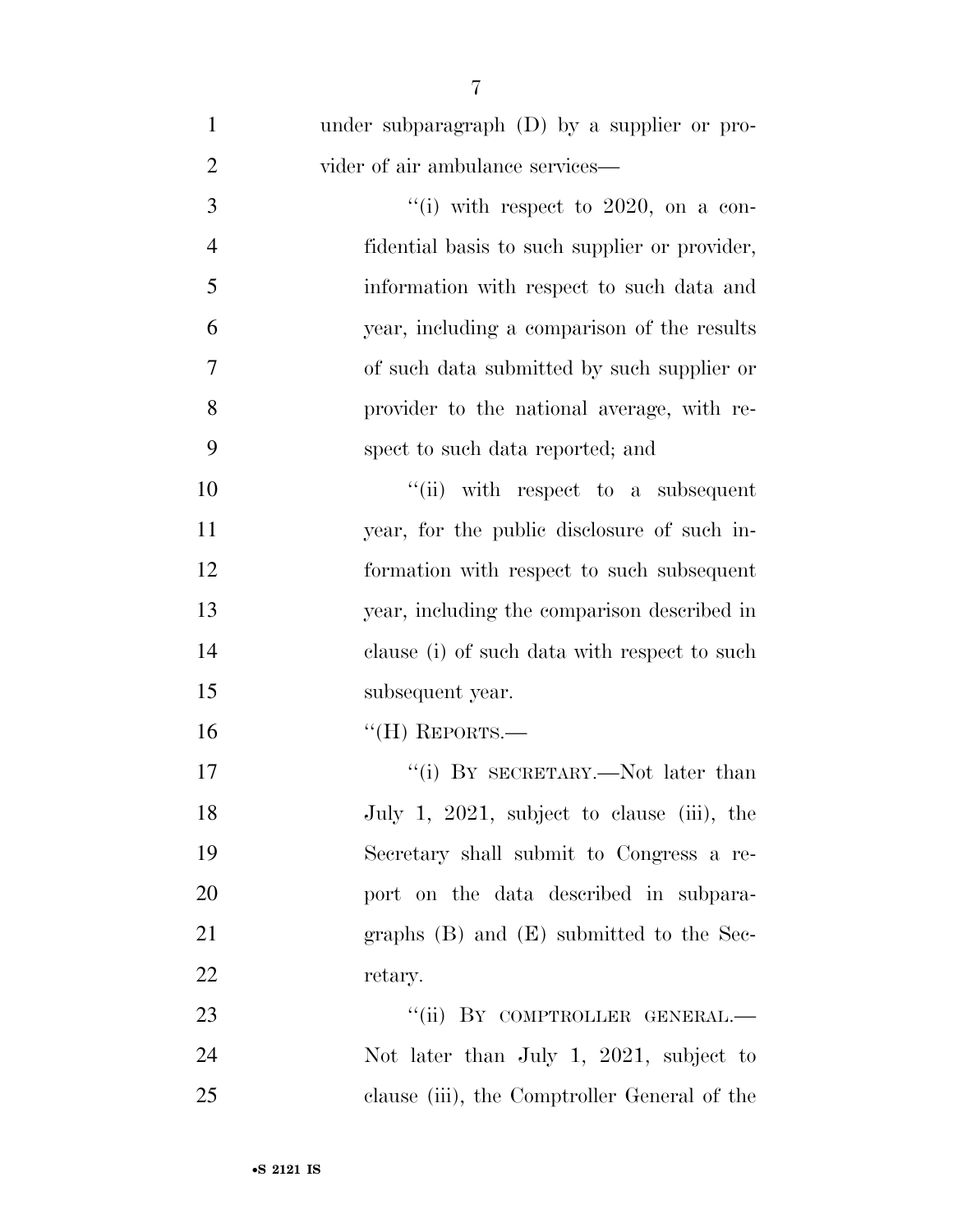| $\mathbf{1}$   | United States shall submit to Congress a      |
|----------------|-----------------------------------------------|
| $\overline{2}$ | report on the data described in subpara-      |
| 3              | $graph$ (B) and subparagraph (E) sub-         |
| $\overline{4}$ | mitted under this paragraph. Such report      |
| 5              | shall include an analysis of cost variation   |
| 6              | to providers and supplier of air ambulance    |
| $\overline{7}$ | services by geography and provider or sup-    |
| 8              | plier status and a recommendation on the      |
| 9              | adequate amount of reimbursement under        |
| 10             | this title to providers and suppliers of air  |
| 11             | ambulance services for furnishing such        |
| 12             | services that would reflect operational costs |
| 13             | of such providers and suppliers and pre-      |
| 14             | serve access to critical air medical services |
| 15             | and such other recommendations as the         |
| 16             | Comptroller General deems appropriate.        |
| 17             | "(iii) LIMITATION.—The reports sub-           |
| 18             | mitted under subclauses (i) and (ii) shall    |
| 19             | not include any information that the Sec-     |
| 20             | retary or Comptroller General, respectively,  |
| 21             | determines is proprietary.                    |
| 22             | "(18) TEMPORARY INCREASE IN PAYMENT FOR       |
| 23             | AIR AMBULANCE SERVICES.-                      |
| 24             | $\lq\lq$ (A) INCREASE.—                       |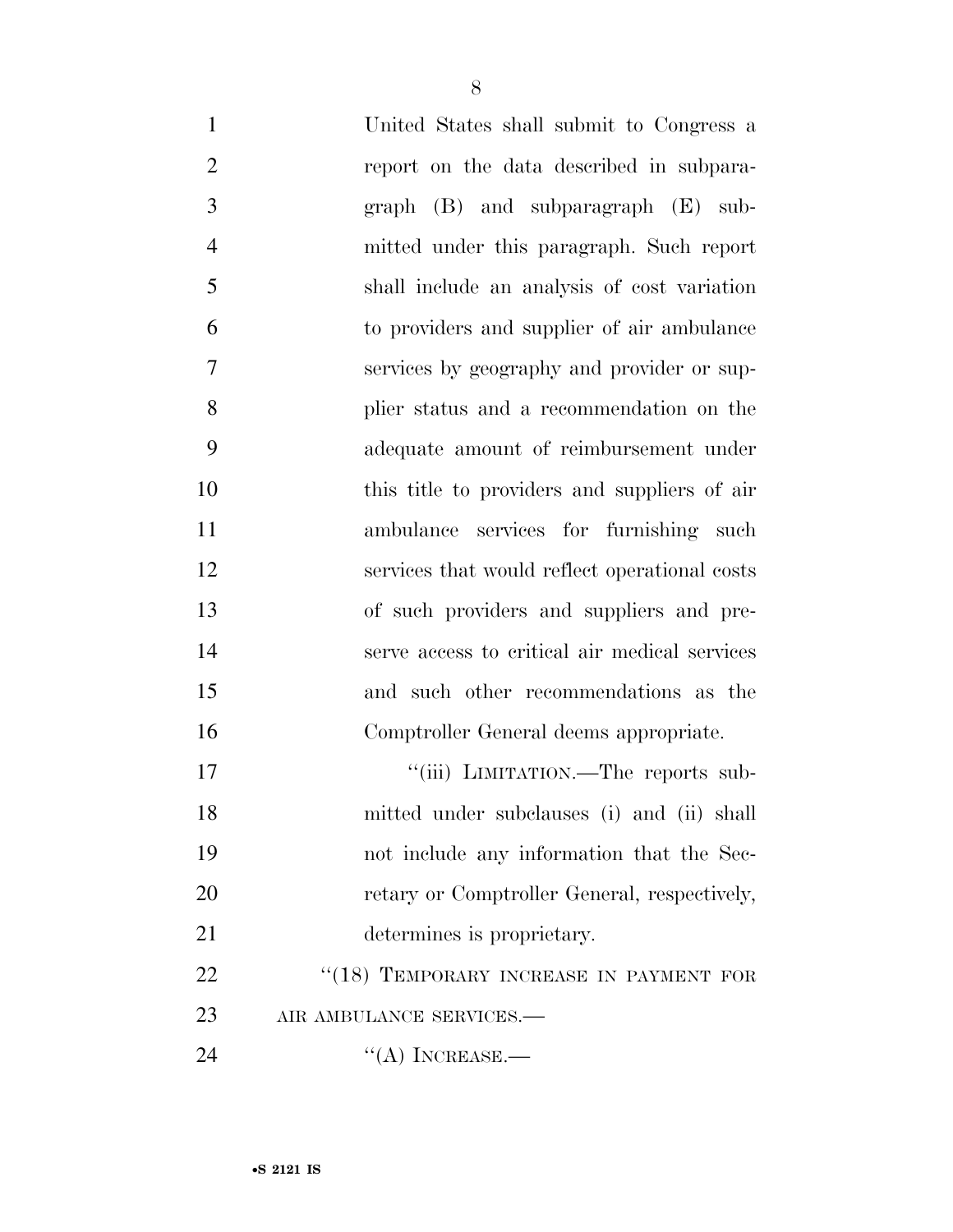1 "(i) In GENERAL.—Subject to sub- paragraph (B), in the case of air ambu- lance services— 4 ''(I) furnished during 2018, the Secretary shall provide for a percent increase of 12 percent in the base rate of the fee schedule established under this subsection for such air ambulance services; and  $\text{``(II)}$  furnished during 2019 and 2020, the Secretary shall provide for a percent increase of 20 percent in the base rate of the fee schedule es- tablished under this subsection for such air ambulance services. ''(ii) APPLICATION.—The increase under clause (i) shall apply only with re- spect to the year involved and the Sec- retary shall not take into account such in- crease in computing the payment amount under the fee schedule under this sub-22 section for a subsequent year. 23 "(B) NO INCREASE FOR PROVIDERS AND SUPPLIERS THAT DO NOT REPORT DATA.—The Secretary shall not provide for the percent in-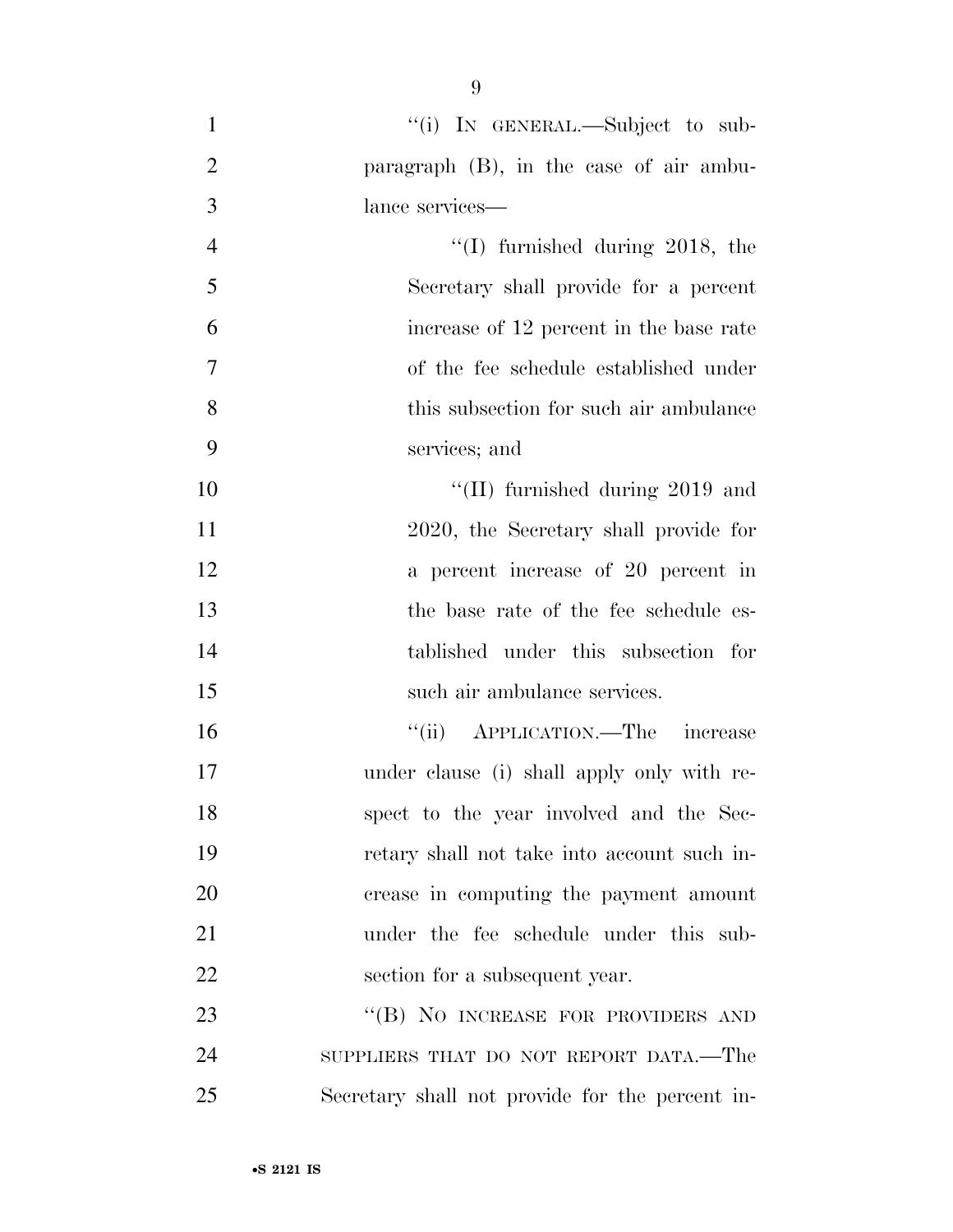| $\mathbf{1}$   | crease under subparagraph $(A)$ in the base rate     |
|----------------|------------------------------------------------------|
| $\overline{2}$ | of the fee schedule established under this sub-      |
| $\mathfrak{Z}$ | section-                                             |
| $\overline{4}$ | "(i) with respect to air ambulances                  |
| 5              | services furnished by a supplier or provider         |
| 6              | of air ambulances services during 2019,              |
| 7              | unless the provider or supplier submits to           |
| 8              | the Secretary cost data in accordance with           |
| 9              | paragraph $(17)(A)$ for such year; and               |
| 10             | "(ii) with respect to air ambulances                 |
| 11             | services furnished by a supplier or provider         |
| 12             | of air ambulances services during 2020,              |
| 13             | unless the provider or supplier submits to           |
| 14             | the Secretary cost data in accordance with           |
| 15             | paragraph $(17)(A)$ and quality data in ac-          |
| 16             | cordance with paragraph $(17)(D)$ for such           |
| 17             | year.                                                |
| 18             | $``(19)$ REBASING AIR AMBULANCE<br>BASE              |
| 19             | RATE.—The Secretary shall, through rulemaking,       |
| 20             | provide for an update to the base rate of the fee    |
| 21             | schedule established under this subsection for air   |
| 22             | ambulance services, which shall be applied beginning |
| 23             | with air ambulance services furnished during 2021,   |
| 24             | so that such rate reflects the actual costs of pro-  |
| 25             | viding air ambulance services, consistent with cost  |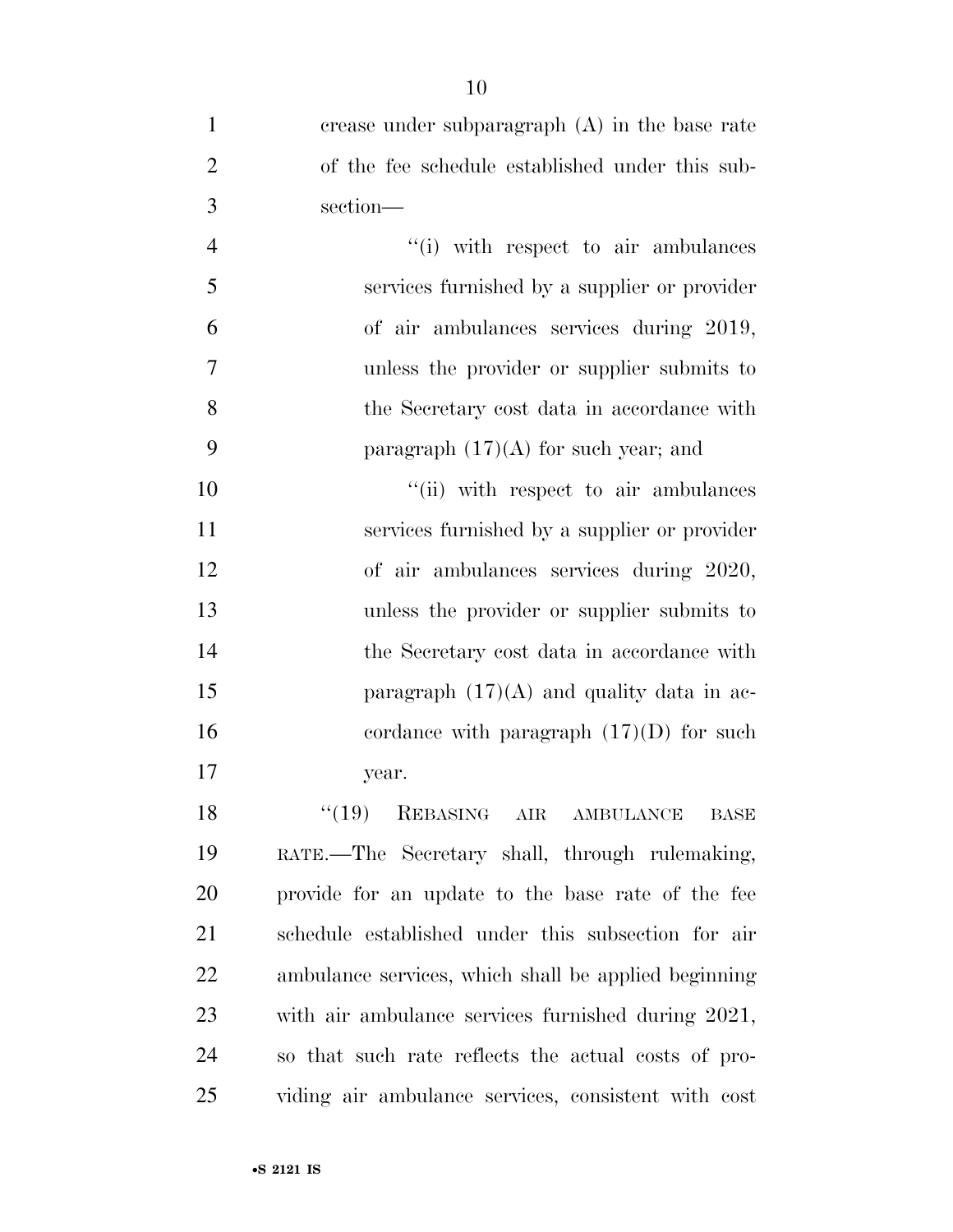| $\mathbf{1}$   | data submitted under paragraph $(17)(A)$ . In car-   |
|----------------|------------------------------------------------------|
| $\overline{2}$ | rying out the previous sentence, the Secretary shall |
| 3              | ensure that the aggregate data, methodology, and     |
| 4              | rationale applied for determining the updated base   |
| 5              | rate shall be made publicly available through rule-  |
| 6              | making. The preceding sentence shall not be applied  |
| 7              | in a budget neutral manner.                          |
| 8              | "(20) VALUE-BASED PURCHASING PROGRAM.-               |
| 9              | "(A) IN GENERAL.—The Secretary shall                 |
| 10             | establish an air ambulance services value-based      |
| 11             | purchasing program (in this paragraph referred       |
| 12             | to as the 'Program'). Under the Program, the         |
| 13             | Secretary shall—                                     |
| 14             | "(i) for a performance period (as de-                |
| 15             | fined in subparagraph $(F)$ ) with respect to        |
| 16             | a payment year (beginning with 2024), de-            |
| 17             | termine the performance of each provider             |
| 18             | or supplier of air ambulance services, with          |
| 19             | respect to each quality measure described            |
| 20             | in paragraph $(17)(E)$ ;                             |
| 21             | "(ii) for each such performance pe-                  |
| 22             | riod, establish performance benchmarks in            |
| 23             | accordance with subparagraph $(B)$ ;                 |
| 24             | "(iii) for each such performance pe-                 |
| 25             | riod and each quality measure described in           |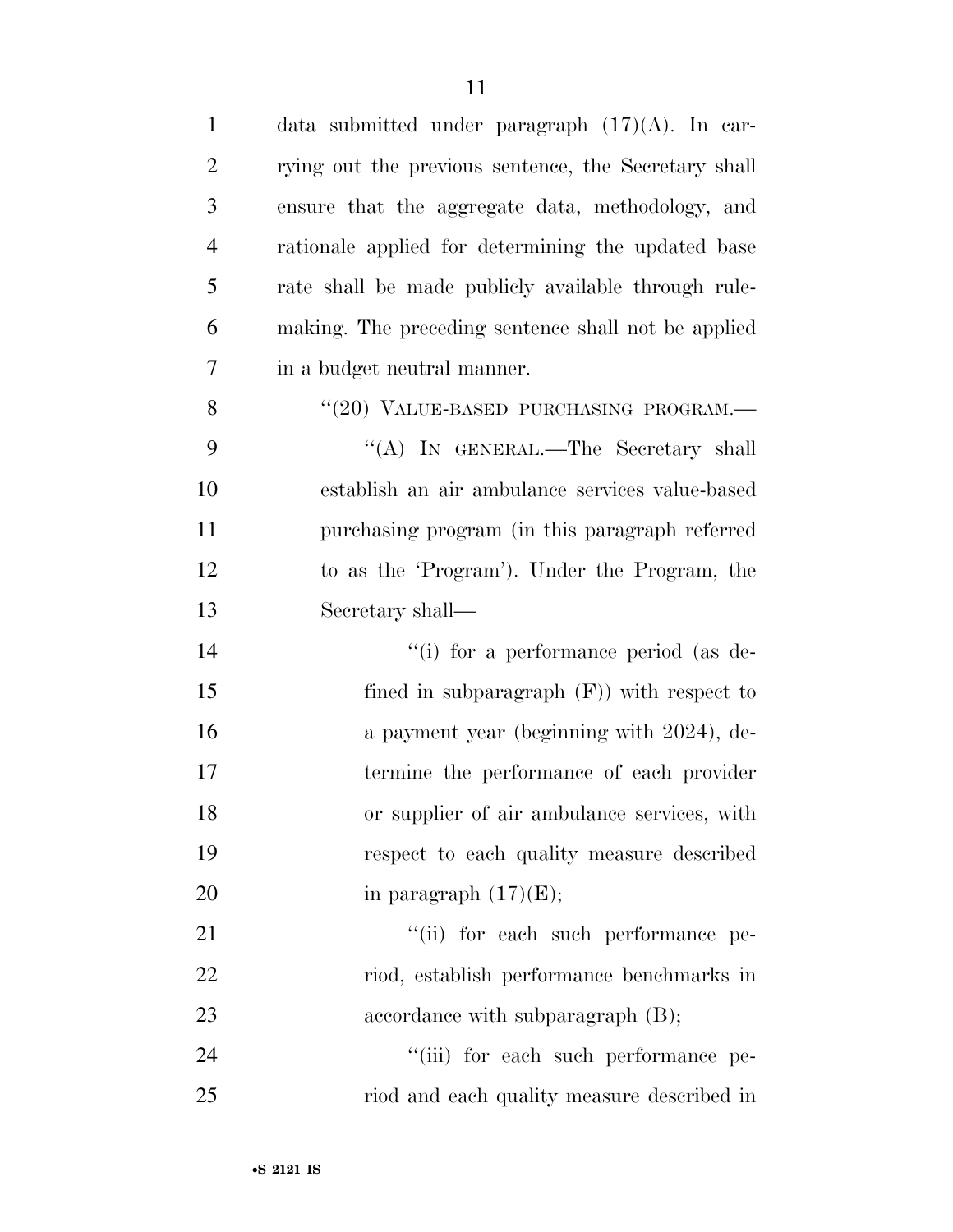| $\mathbf{1}$   | paragraph $(17)(E)$ , establish a perform-  |
|----------------|---------------------------------------------|
| $\overline{2}$ | ance score for each provider or supplier of |
| 3              | air ambulance services, that is determined  |
| $\overline{4}$ | by measuring the performance of such pro-   |
| 5              | vider or supplier described in clause (i),  |
| 6              | with respect to each quality measure de-    |
| $\tau$         | scribed in such clause, against the per-    |
| 8              | formance benchmark established under        |
| 9              | subparagraph (B) for such quality meas-     |
| 10             | ure;                                        |
| 11             | "(iv) for each such performance pe-         |
| 12             | riod and provider or supplier of air ambu-  |
| 13             | lance services, determine a composite per-  |
| 14             | formance quality score, in accordance with  |
| 15             | subparagraph $(C)$ ;                        |
| 16             | $f'(v)$ for each such performance pe-       |
| 17             | riod, rank each provider or supplier of air |
| 18             | ambulance services, based on the composite  |
| 19             | performance quality score of such provider  |
| 20             | or supplier for such period (as determined  |
| 21             | under subparagraph $(C)$ ), in order from   |
| 22             | highest to lowest; and                      |
| 23             | "(vi) for each such payment year            |
| 24             | specify a performance payment percentage    |
| 25             | point adjustment, in accordance with sub-   |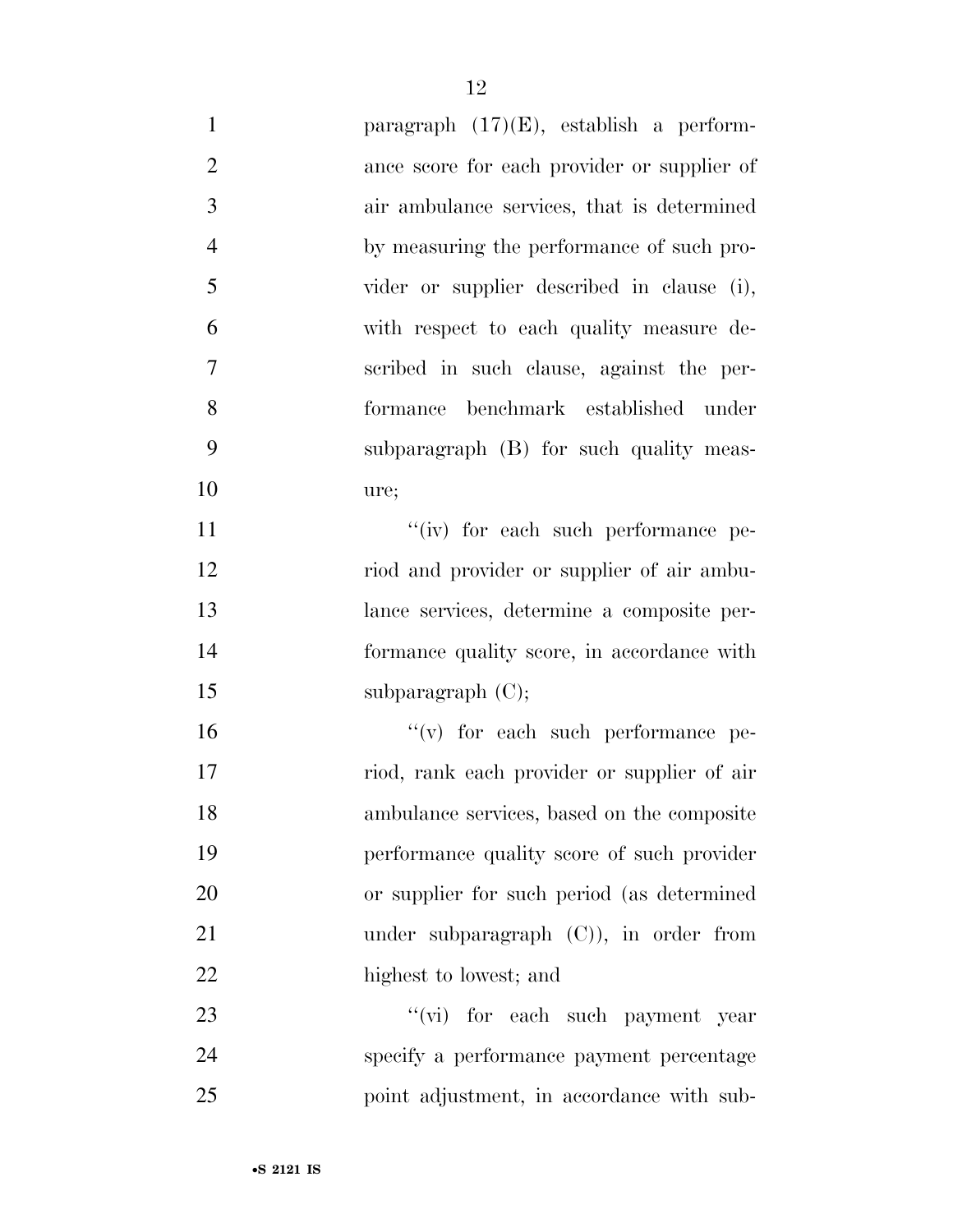|               | paragraph $(D)(ii)$ , for each provider or   |  |  |  |
|---------------|----------------------------------------------|--|--|--|
|               | supplier of air ambulance services to be ap- |  |  |  |
| $\mathcal{R}$ | plied under subparagraph $(D)(i)$ .          |  |  |  |

4 "(B) PERFORMANCE BENCHMARKS.— Under the Program, for each performance pe- riod with respect to a payment year (beginning with payment year 2024), the Secretary shall establish a nationwide performance benchmark for each quality measure described in para- graph (17)(E). Such a benchmark, with respect to such a quality measure, shall be the average of the performance scores for all such providers and suppliers for such measure.

14 "(C) COMPOSITE PERFORMANCE QUALITY SCORES.—Under the Program, for each per- formance period with respect to a payment year (beginning with payment year 2024), the Sec- retary shall determine a composite performance quality score for each provider or supplier of air ambulance services, based on the cumulative performance scores determined under subpara-22 graph (A)(iii) for such provider or supplier and performance period. For purposes of ranking 24 under subparagraph  $(A)(v)$ , a provider or sup-plier of air ambulance services who does not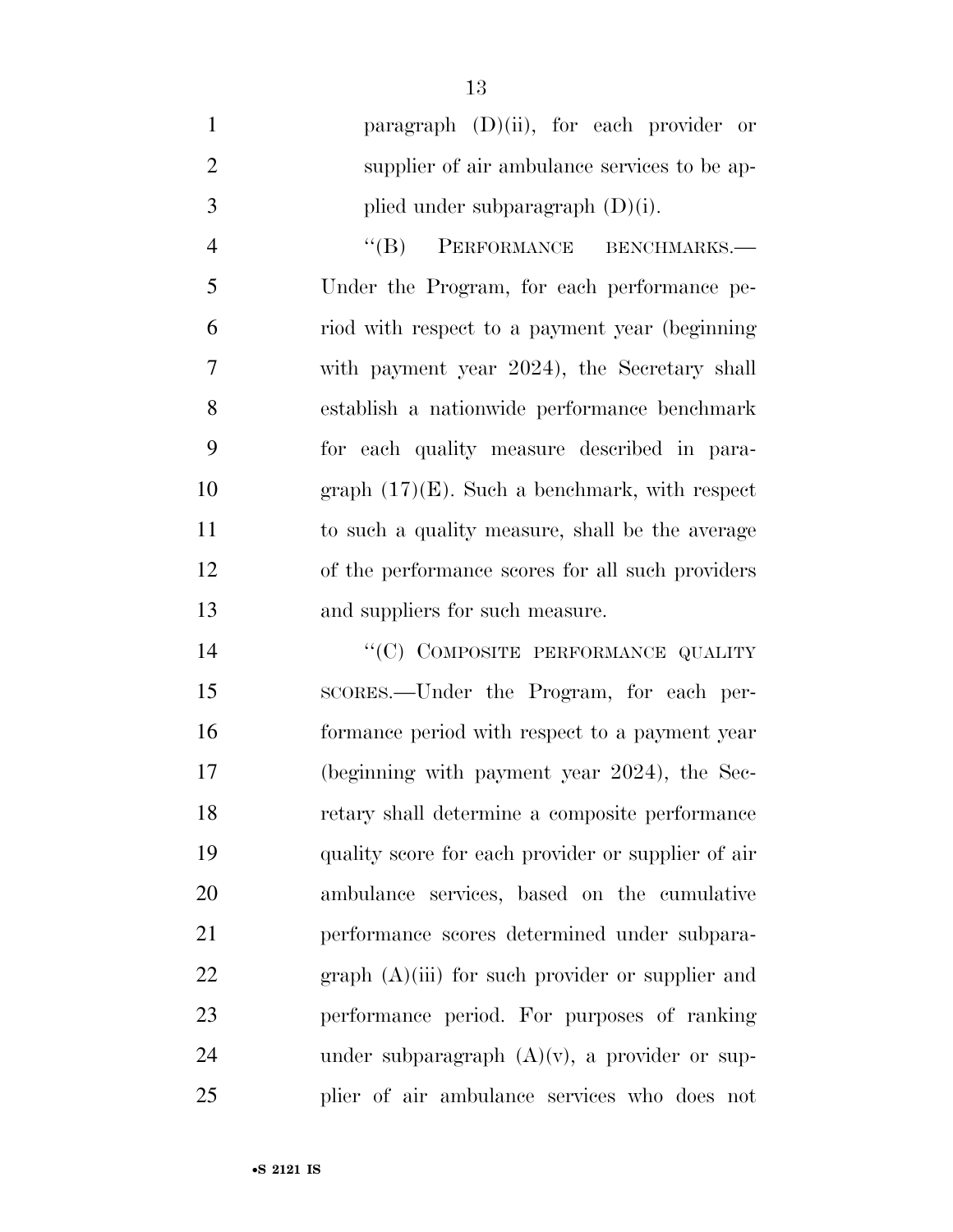| $\mathbf{1}$   | submit required data to determine performance    |
|----------------|--------------------------------------------------|
| $\overline{2}$ | under this paragraph for a performance period    |
| 3              | for a year shall be treated as receiving a com-  |
| $\overline{4}$ | posite performance quality score of zero under   |
| 5              | this subparagraph for such period and shall be   |
| 6              | ranked accordingly under subparagraph $(A)(v)$ . |
| $\overline{7}$ | "(D) PERFORMANCE PAYMENT.-                       |
| 8              | "(i) IN GENERAL.—With respect to                 |
| 9              | ambulance services furnished by a provider       |
| 10             | or supplier of air ambulance services dur-       |
| 11             | ing a payment year (beginning with 2024),        |
| 12             | the Secretary shall apply a performance          |
| 13             | payment percentage point adjustment to           |
| 14             | the percentage increase determined under         |
| 15             | paragraph $(3)(B)$ , after application of        |
| 16             | paragraphs $(3)(C)$ , $(17)(F)$ , and $(19)$ and |
| 17             | subparagraph $(E)$ for a payment year (be-       |
| 18             | ginning with 2024).                              |
| 19             | "(ii) PERFORMANCE PAYMENT<br>PER-                |
| 20             | CENTAGE POINT ADJUSTMENT.—The Sec-               |
| 21             | retary shall, in accordance with clause (iii),   |
| 22             | specify a performance payment percentage         |
| 23             | point adjustment for a provider or supplier      |
| 24             | of air ambulance services for a payment          |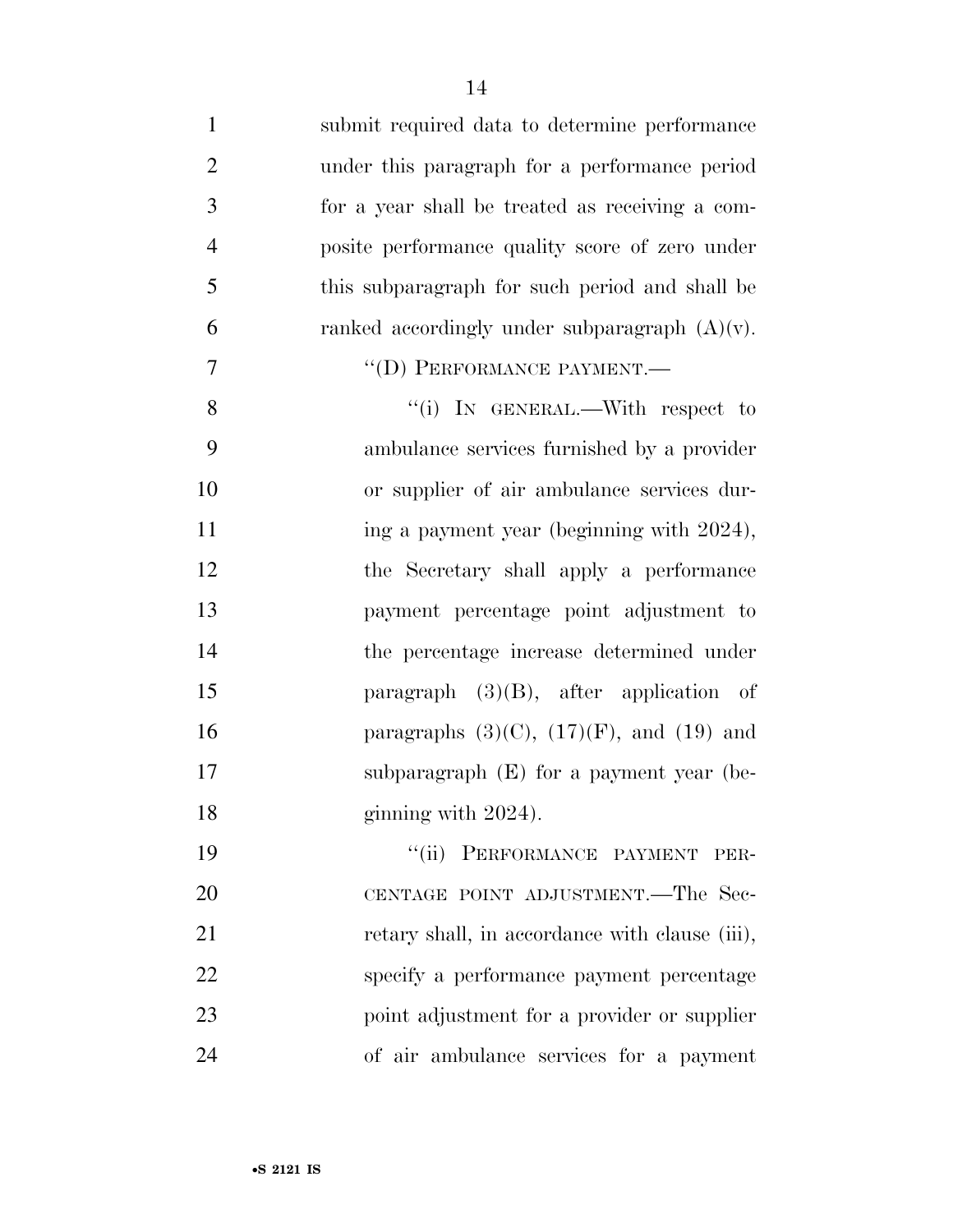| $\mathbf{1}$   | year (beginning with 2024) which may in-     |
|----------------|----------------------------------------------|
| $\overline{2}$ | clude a zero percentage.                     |
| 3              | "(iii) REQUIREMENTS.—In specifying           |
| $\overline{4}$ | the performance payment percentage point     |
| 5              | adjustment for a provider or supplier of air |
| 6              | ambulance services for a payment year        |
| 7              | under clause (i), the Secretary shall ensure |
| 8              | that-                                        |
| 9              | "(I) such adjustment is based on             |
| 10             | the ranking of the provider or supplier      |
| 11             | under subparagraph $(A)(v)$ for the          |
| 12             | performance period for such payment          |
| 13             | year;                                        |
| 14             | "(II) the application of all such            |
| 15             | adjustments in such fiscal year results      |
| 16             | in an appropriate distribution of per-       |
| 17             | formance payment incentives applied          |
| 18             | under this paragraph such that—              |
| 19             | "(aa) providers and<br>sup-                  |
| 20             | pliers of air ambulance services             |
| 21             | with the highest rankings under              |
| 22             | subparagraph $(A)(v)$ receive the            |
| 23             | highest payment increases under              |
| 24             | clause (i); and                              |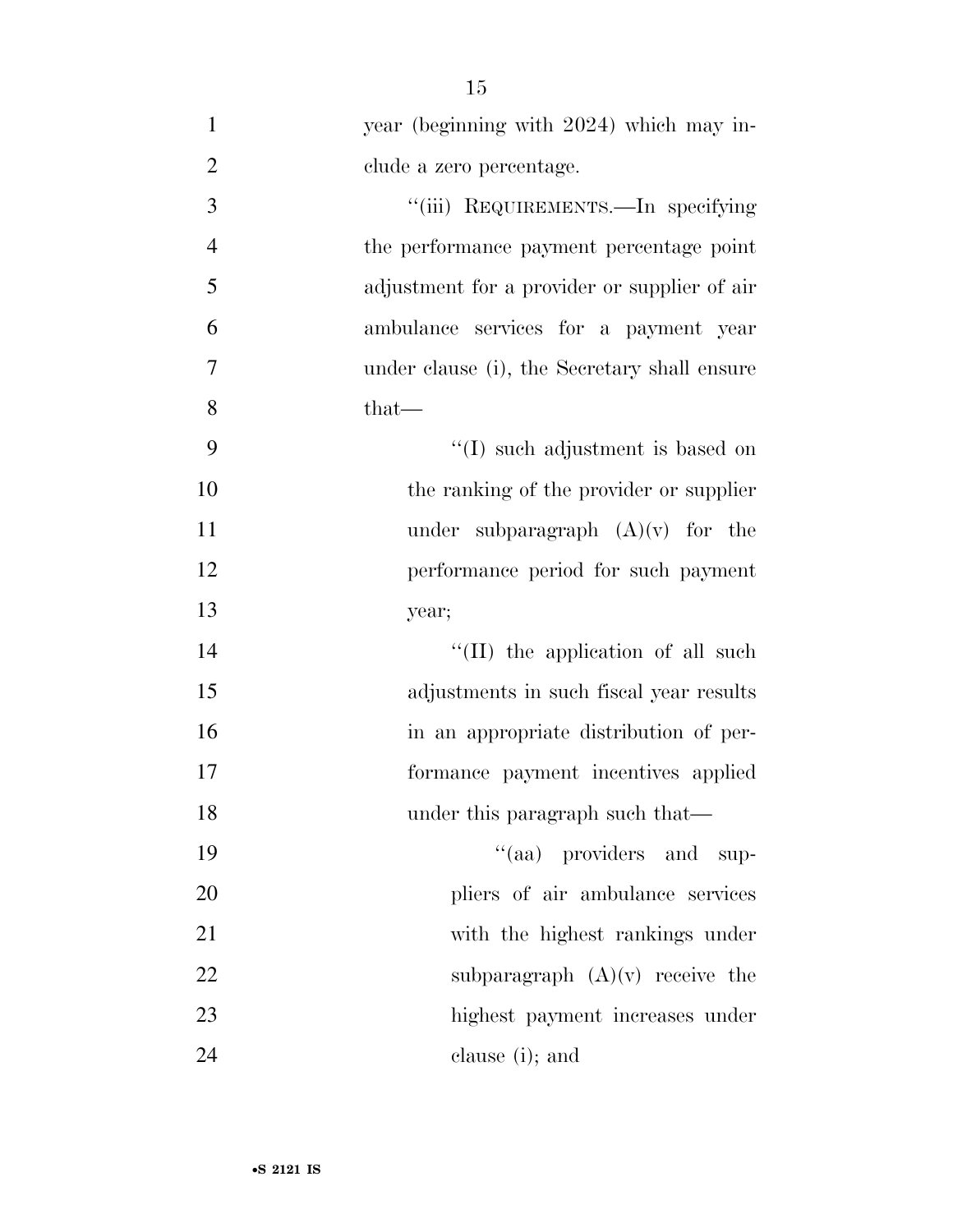| $\mathbf{1}$     | "(bb) providers and sup-                 |
|------------------|------------------------------------------|
| $\overline{2}$   | pliers of air ambulance services         |
| 3                | with the lowest rankings under           |
| $\overline{4}$   | subparagraph $(A)(v)$ receive the        |
| 5                | lowest payment increases under           |
| 6                | clause (i), which may include            |
| $\boldsymbol{7}$ | zero; and                                |
| 8                | "(III) the total amount of in-           |
| 9                | creases in payment under this sub-       |
| 10               | section for all providers and suppliers  |
| 11               | of air ambulance services, pursuant to   |
| 12               | this subparagraph, in such payment       |
| 13               | year shall be equal to the sum of the    |
| 14               | total amount, as estimated by the Sec-   |
| 15               | retary, of the reductions to payments    |
| 16               | under this subsection for such pay-      |
| 17               | ment year pursuant to subparagraph       |
| 18               | (E) and the total amount, as esti-       |
| 19               | mated by the Secretary, of the reduc-    |
| 20               | made<br>under<br>tions<br>paragraph      |
| 21               | $(17)(F)(i)$ and made available under    |
| 22               | paragraph $(17)(F)(iii)(I)$ for purposes |
| 23               | of performance payments under this       |
| 24               | paragraph for such payment year.         |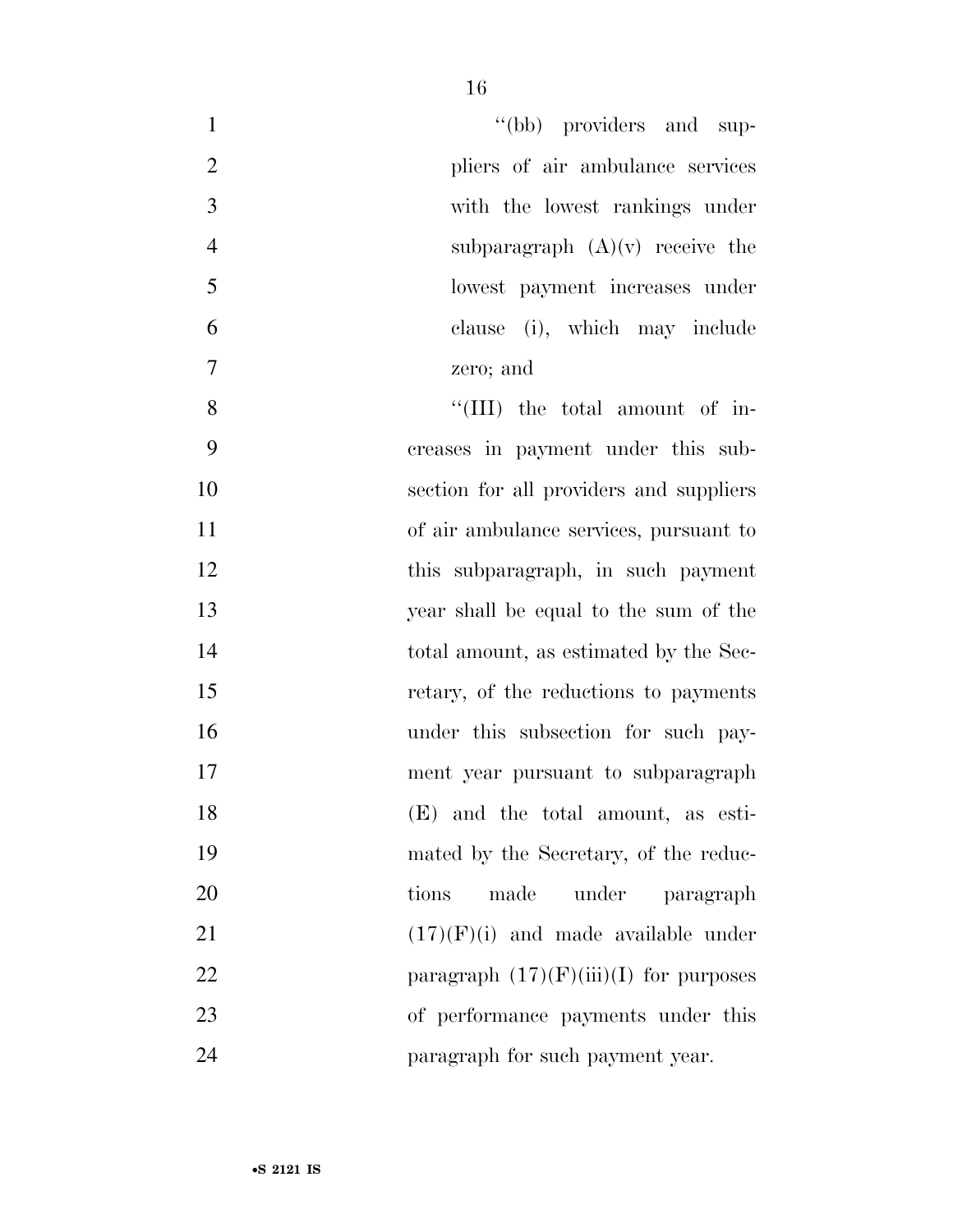| $\mathbf{1}$   | "(E) FUNDING FOR PERFORMANCE INCEN-               |
|----------------|---------------------------------------------------|
| $\overline{2}$ | TIVE ADJUSTMENTS.-                                |
| 3              | "(i) IN GENERAL.—With respect to                  |
| $\overline{4}$ | air ambulance services furnished by a sup-        |
| 5              | plier or provider of air ambulance services       |
| 6              | during 2024 or a subsequent year, the Sec-        |
| 7              | retary, after determining the percentage          |
| 8              | increase under paragraph $(3)(B)$ , and after     |
| 9              | application of paragraphs $(3)(C)$ , $(17)$ , and |
| 10             | $(19)$ , shall reduce such percentage increase    |
| 11             | for payments under the fee schedule under         |
| 12             | this subsection otherwise applicable to such      |
| 13             | provider or supplier for services furnished       |
| 14             | by such provider or supplier during such          |
| 15             | year by the applicable percent (as defined        |
| 16             | in clause (ii)). The Secretary shall make         |
| 17             | such reductions for all providers and sup-        |
| 18             | pliers of air ambulance services in the year      |
| 19             | involved, regardless of whether or not the        |
| 20             | provider or supplier has been determined          |
| 21             | by the Secretary to have earned a perform-        |
| 22             | ance payment percentage point adjustment          |
| 23             | under subparagraph $(D)$ for such year.           |
| 24             | ``(ii)<br>APPLICABLE PERCENT.-For                 |

purposes of clause (i), the term 'applicable